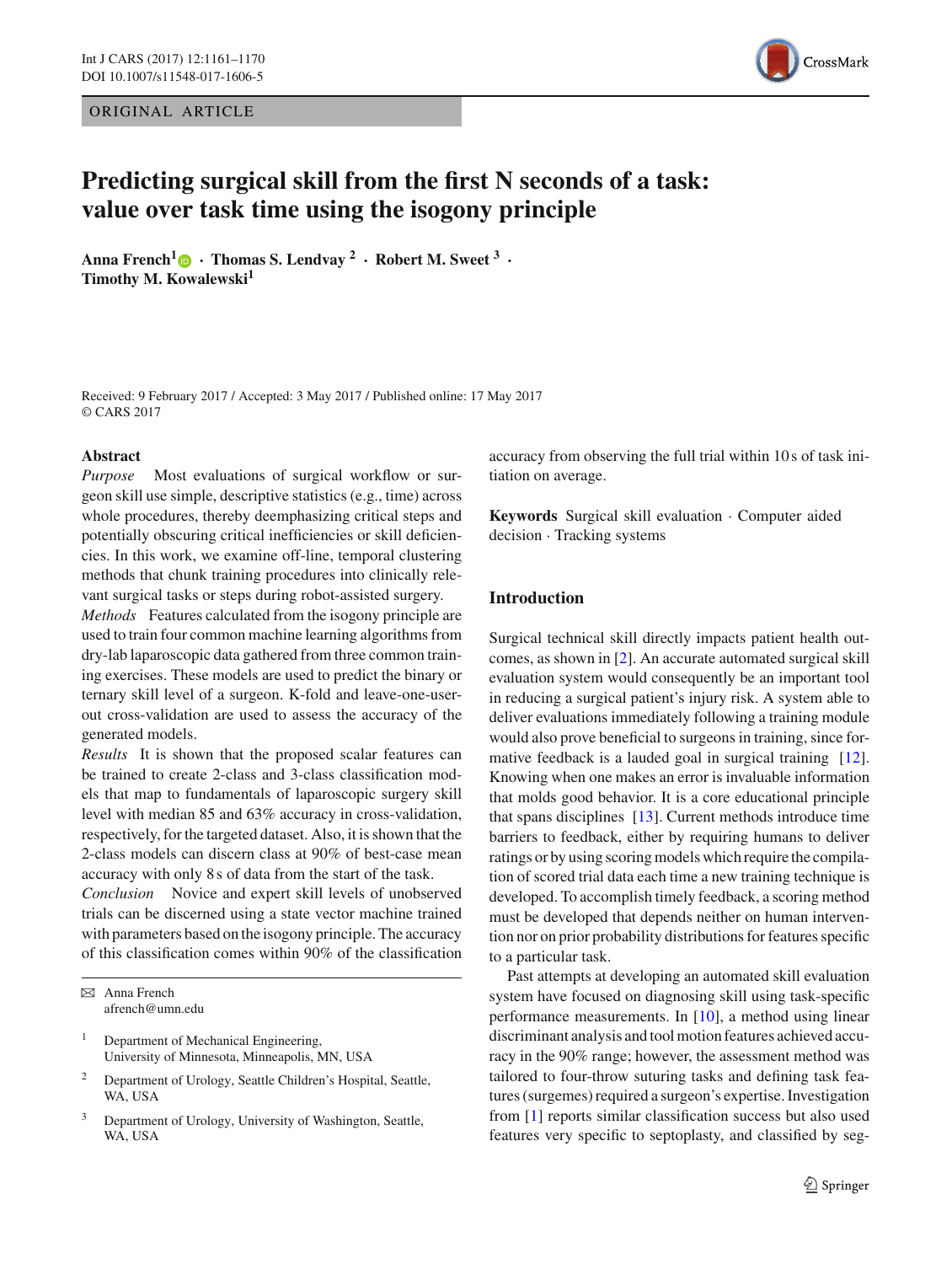menting and analyzing the stroking motions of the cottle. The investigation in [\[8](#page-8-3)] showed the crowd is capable of discerning surgical skill concordant with the current gold standard (an expert panel) and can generate a skill evaluation weeks faster than the expert panel. However, these scores still depend on human intervention and also introduce several hours of lag time between task completion and score delivery to the trainee. A method that does not require task completion to diagnose skill and can model skill regardless of which task the surgeon performs would be preferred.

The fundamentals of laparoscopic surgery are a highstakes certification exam of cognitive and technical laparoscopic skills  $[4,5,11]$  $[4,5,11]$  $[4,5,11]$  $[4,5,11]$ . It is now often required for graduation and/or board certification among laparoscopic curricula. It has been extensively validated and even shown to correlate with patient outcomes [\[14](#page-9-2)]. However, there are some limitations. The score is based on task time and penalty counts (e.g., dropping an item, cutting outside a boundary, loose knots). [\[7](#page-8-7)] found that the weights used in computing FLS score greatly emphasize task time, rendering the penalties virtually irrelevant. This suggests that FLS score provides little or no practical value over task time. However, the value of FLS scoring (or, implicitly, FLS task time) in its link to patient outcomes remains undisputed and therefore valuable as a measure of surgical technical skill. Our observations in operating rooms, surgical simulator sessions, and among trainees reveal that a subject's approximate level of technical skill is often evident very quickly—within tens of seconds—when watching video of their tool motions during a procedure. This suggests that skill evaluation can be correctly approximated with a fraction of the time it takes to do a procedure—be it an FLS task or a surgical procedure. This would alleviate the need for trainees and proctors to wait until the end of a task to receive a skill evaluation. However, it is unclear either what motion features to identify or how much time is needed before obtaining adequate confidence in such an assessment, i.e., how many seconds are required to predict an FLS score?

#### **Isogony principle**

The isogony principle may provide some value to tool motion-based skill evaluation. In [\[9\]](#page-8-8), subjects were recorded drawing shapes of various curvature with the goal of relating curvature of the drawn shape to speed of the pen tip. A relation between these two parameters was determined using the isogony principle as:

$$
v(t) = \gamma k(t)^{1/3}
$$

where  $v(t)$  is the instantaneous velocity of the tip of the pen,  $k(t)$  is the local curvature that the tip of the pencil traces, and  $\gamma$  is the velocity gain factor parameter relating  $v(t)$  and  $k(t)$ . In [\[9](#page-8-8)], it was asserted that  $v(t)$  can be predicted from  $k(t)$  based on a constant value of  $\gamma$  for a given segment of motion.

This investigation extends the velocity gain factor relationship to 3D tool motion, using the velocity and curvature from the 3D space. For the purpose of this study, we do not assume constant values of  $\gamma$ , and instead choose to observe the behavior of the  $\gamma$  parameter:

$$
\gamma(t) = \frac{v(t)}{k(t)^{1/3}}
$$

For the  $k(t)$  parameter, the radius of curvature was used:

$$
k(t) = \frac{(1 + v(t)^2)^{3/2}}{a(t)}
$$

#### **Hypotheses and objectives**

Based on the property from [\[9\]](#page-8-8), several hypotheses were drawn. First, it was hypothesized that the variability of the  $\gamma$ parameter between novice surgeons will be small. This was drawn from the idea that novice surgeons will adhere more to their "natural" hand motion pattern, while the more practiced motions of experienced surgeons will vary from this natural motion pattern.

Second, it was hypothesized that scalar parameters such as the mean ( $\mu$ ) and standard deviation ( $\sigma$ ) of a trial's  $\gamma$  for each hand can be used as features to train machine learning algorithms and coarsely predict the Fundamentals of Laparoscopic Surgery (FLS) score of unobserved trials.

Third, it was hypothesized that the full duration of the task is not required to evaluate skill since  $\gamma(t)$  is easily observable at any point in the task. Accordingly, investigation was made into the minimum number of seconds of data from a trial required to discern the subject's FLS class with an acceptable level of accuracy. This ability would provide significant value over task time-related features, which require probability distributions based on the results of previous users, and would not be agile to changes in training. A secondary hypothesis is that prediction accuracy will increase as more time is included, but gains will taper off.

Results from both task-specific and task-blind models were generated and are reported here. Task-specific models are models trained using only samples from a specific task and are included as a basis for comparison. Task-blind models are models where data across all tasks were included in training and were used to predict the skill of any task. Both leave-trial-out cross-validation and leave-one-user-out (sometimes referred to as leave-surgeon-out, and abbreviated here as LOUO) validation methods were used to test the accuracy of the binary and ternary classification algorithms developed.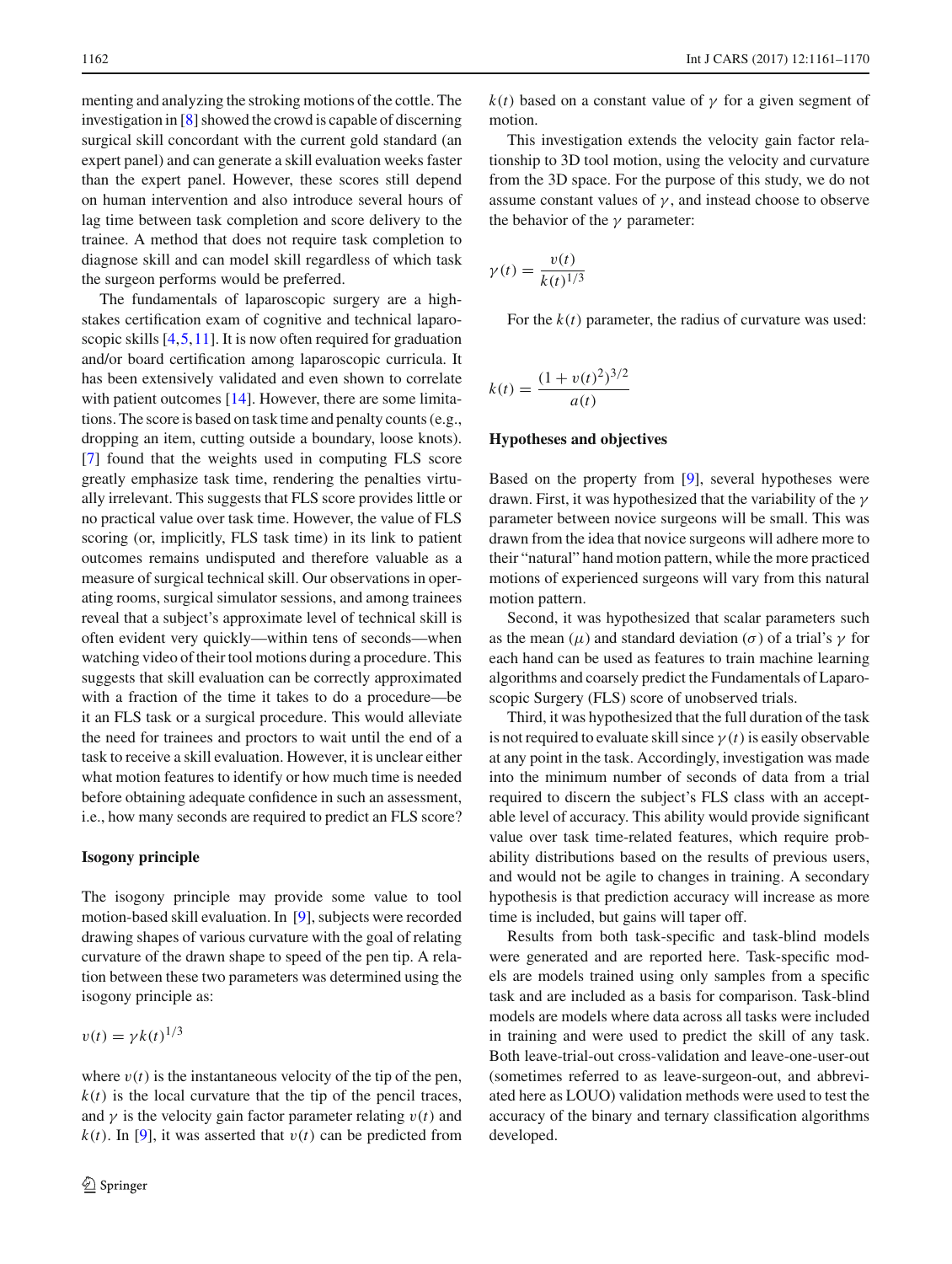There are three key contributions offered by this paper. First, we introduce isogony as a potentially useful feature in surgical skill evaluation. Second, we introduce task invariance as a desired attribute of skill evaluation. Third, we introduce the notion of estimating skill normally evaluated over the course of a full task from a partial task observation, i.e., predicting final scores from N seconds.

## **Methods**

## **Dataset**

This investigation used the dataset established in the Electronic Data Generation and Evaluation (EDGE) study described by [\[7](#page-8-7)]. This study gathered video, tool motion and demographic data on 98 different surgeons performing typical FLS tasks. From this data set, 108 peg transfer, 63 suturing and 124 circle cutting tasks were used for this study.

Each instance where data were recorded while a subject was performing a particular FLS task will be referred to as a "trial." Within the dataset, each trial is comprised of a 30 Hz fixed camera-position video recording of the laparoscopic tools interacting with the training field, numeric data documenting the position, orientation and grasp force of the tool tips corresponding to each frame in the video, an FLS score ranking the subject's skill level based on their performance in each trial, and demographic information relating relevant information about the subject such as their dominant hand and experience level.

The FLS score alone was used to establish skill groups within each of the three tasks. This resulted in the FLS expert class (any trial with FLS scores above a threshold of OSATS scores from identity-blind review by two faculty surgeons for each task; see [\[6\]](#page-8-9)); the FLS novices (trials from the bottom 15th percentile of FLS scores within each task); and FLS intermediates (trials from the 15th percentile range about a midpoint between the lowest FLS expert score and highest FLS novice score, for each task). The video portion of the data was not used. This choice of criteria gave us complete trials from 67 FLS novices, 71 FLS intermediates, and 157 FLS experts.

#### **Analysis methods and algorithms**

The mean and standard deviation of the  $\gamma$  parameter of each trial for the dominant (d) and non-dominant (nd) hands are the features selected for evaluation. These are referred to as  $\sigma(\gamma_d)$ ,  $\mu(\gamma_d)$ ,  $\sigma(\gamma_{nd})$  and  $\mu(\gamma_{nd})$ . These four features were calculated for each trial and were used along with their FLS class to train several different machine learning algorithms to classify skill level. The accuracies these

trained algorithms obtained were used as evidence of feature strength. The algorithms used for testing were logistic regression (LR), support vector machine (SVM), linear discriminant analysis (LDA), and quadratic discriminant analysis (QDA).

The accuracy of each trained model was evaluated using k-fold cross-validation (with  $k = 10$ ) and leave-one-user-out validation. For the k-fold, each fold was assigned an equal number of trials from each class. The k-fold cross-validation was performed  $N = 10$  different times, where a new set of k-folds was selected and evaluated for each iteration of N, which resulted in *kN* different models trained and evaluated for each machine learning algorithm. Note that these are folds created using each individual trial; hence, it is partitioning in a leave-trial-out manner.

Accuracy was also evaluated using leave-one-user-out (LOUO) for all *Q* surgeons. Each surgeon has *r* different trials in the database, where *r* may differ for each surgeon. In this method, each surgeon takes a turn as the test set while the other  $Q - 1$  are used for the training set to generate the models. The accuracy is reported by evaluating the classification results of each of the *r* trials for each of the *Q* surgeons. Feature strength and model accuracy were assessed separately for both 2-class classification (discriminating between novice and expert) and 3-class classification (discriminating between novice, intermediate, and expert).

Models were generated in both task-specific and taskblind manners. Task-specific models were trained using only trials where a specific task was performed, and their accuracy was tested using only trials from that specific task. Taskblind models were trained using all trials regardless of task and were used to create predictions of any trials regardless of class. The accuracy of task-blind model predictions for each specific class was also analyzed, where the model was trained task-blind but the testing set was partitioned to analyze how well the task-blind model can predict the skill for each specific task.

The minimum period of time required for acceptable prediction accuracy was evaluated by taking successively longer series of time from the beginning of each trial to time *t* and calculating  $\mu({}^t\gamma_d)$ ,  $\sigma({}^t\gamma_d)$ ,  $\mu({}^t\gamma_{nd})$ , and  $\sigma({}^t\gamma_{nd})$  based on those different time periods. The feature  $\mu({}^{t}\gamma_{d})$  is the feature  $\mu(\gamma_d)$  calculated from the  $\gamma$  values from the start of the training exercise until time  $t$ , where  $n(t)$  represents the number of time-steps included in the range [0, t] (data were recorded at 30 Hz, so  $n = 30t$ :

$$
\mu({}^{t}\gamma_d) = \frac{1}{n(t)} \sum_{i=0}^{n(t)} \frac{v_d(i)}{k_d(i)^{1/3}}
$$

$$
\sigma({}^{t}\gamma_d) = \sqrt{\frac{1}{n(t)} \sum_{i=0}^{n(t)} \left(\frac{v_d(i)}{k_d(i)^{1/3}} - \mu({}^{t}\gamma_d)\right)}
$$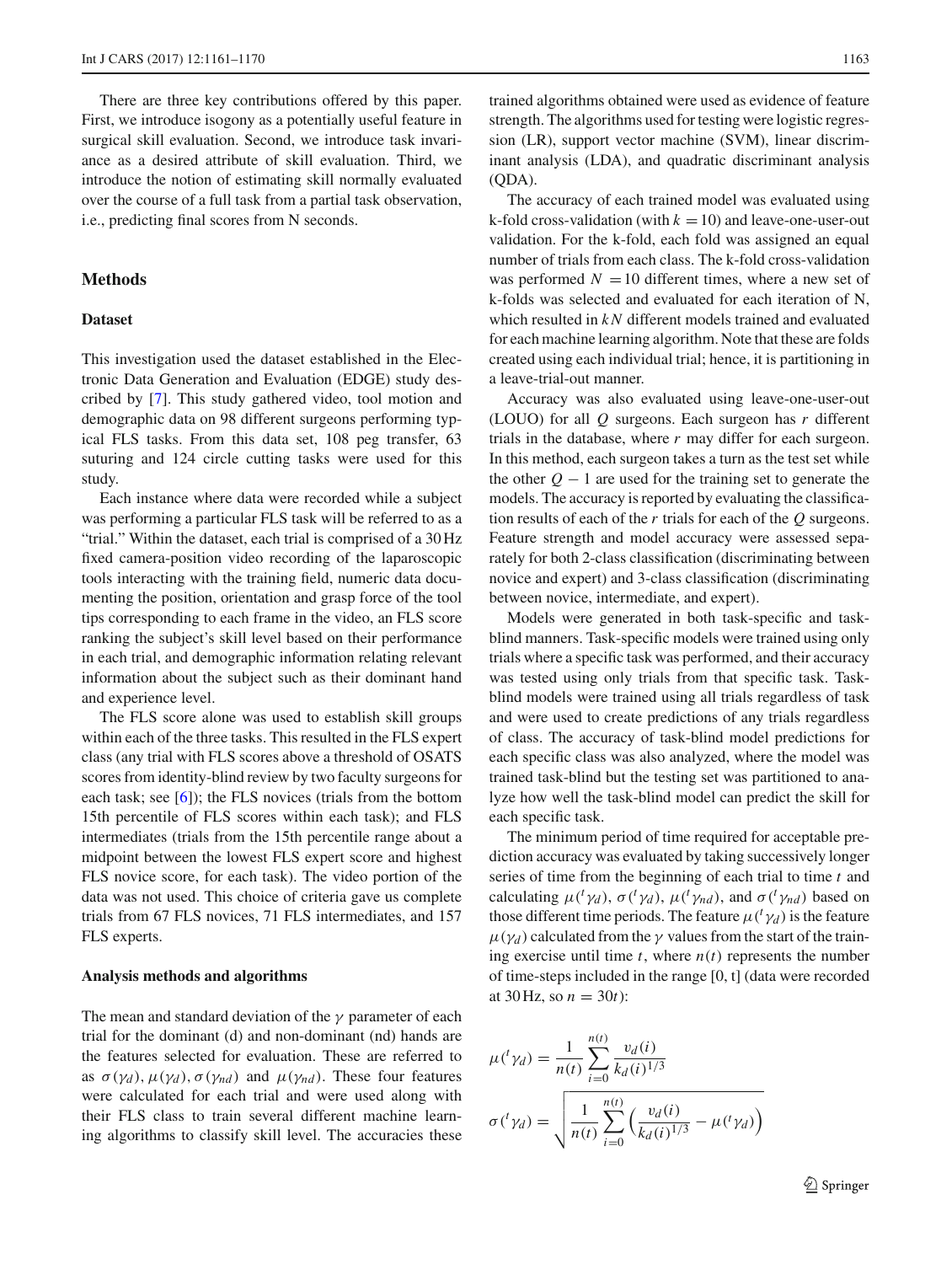

<span id="page-3-0"></span>**Fig. 1** FLS score versus  $\sigma(\gamma_d)$  feature calculated over the full duration of each trial (dominant hand). *Each point* represents the feature value for one trial. Raw data displayed for all trials and each trial individually. **a** All trials, **b** peg transfer trials, **c** cutting trials, **d** suturing trials

The  $\mu({}^t\gamma_{nd})$  and  $\sigma({}^t\gamma_{nd})$  are calculated by the same method, but with the non-dominant hand measurements. The above features were generated for each integer-valued time period second within  $t = (1, 30)$  s, where 30 s was chosen since all task times in the data set were greater than this amount. This created 30 different groups of  $\mu({}^{t}\gamma_d)$ ,  $\sigma({}^{t}\gamma_d)$ ,  $\mu({}^{t}\gamma_{nd})$ , and  $\sigma({}^{t}\gamma_{nd})$  specific to the period of time they were calculated from. Each of these 30 groups was then passed through the same machine learning algorithms and validation process as for  $\sigma(\gamma_d)$ ,  $\mu(\gamma_d)$ ,  $\sigma(\gamma_{nd})$  and  $\mu(\gamma_{nd})$ , yielding a mean accuracy  $\mu_t$  for each group. Trends for the value of  $\mu_t$  for  $t = (1, 30)s$  for each different machine learning algorithm were then plotted and are displayed in the results section. The minimum *t* required to get within 90% of the observed settling accuracy is reported in Table [2.](#page-6-0)

In addition, these methods have been validated against other validated methods for skill classification, such as those in [\[3\]](#page-8-10). The validation methods train three different models using either tool path lengths (PL), economy of motion (EOM) and motion smoothness (MS) as features using SVM.

#### **Experimental results**

#### **Two class classification: FLS expert versus FLS novice**

Figure [1a](#page-3-0)–d shows the distribution of FLS scores plotted against the  $\sigma(\gamma_d)$  feature of each trial for a given subject, where the marker type and color specifies expertise. Recall that  $\sigma(\gamma_d)$  and  $\sigma(\gamma_{nd})$  are features representing the intra-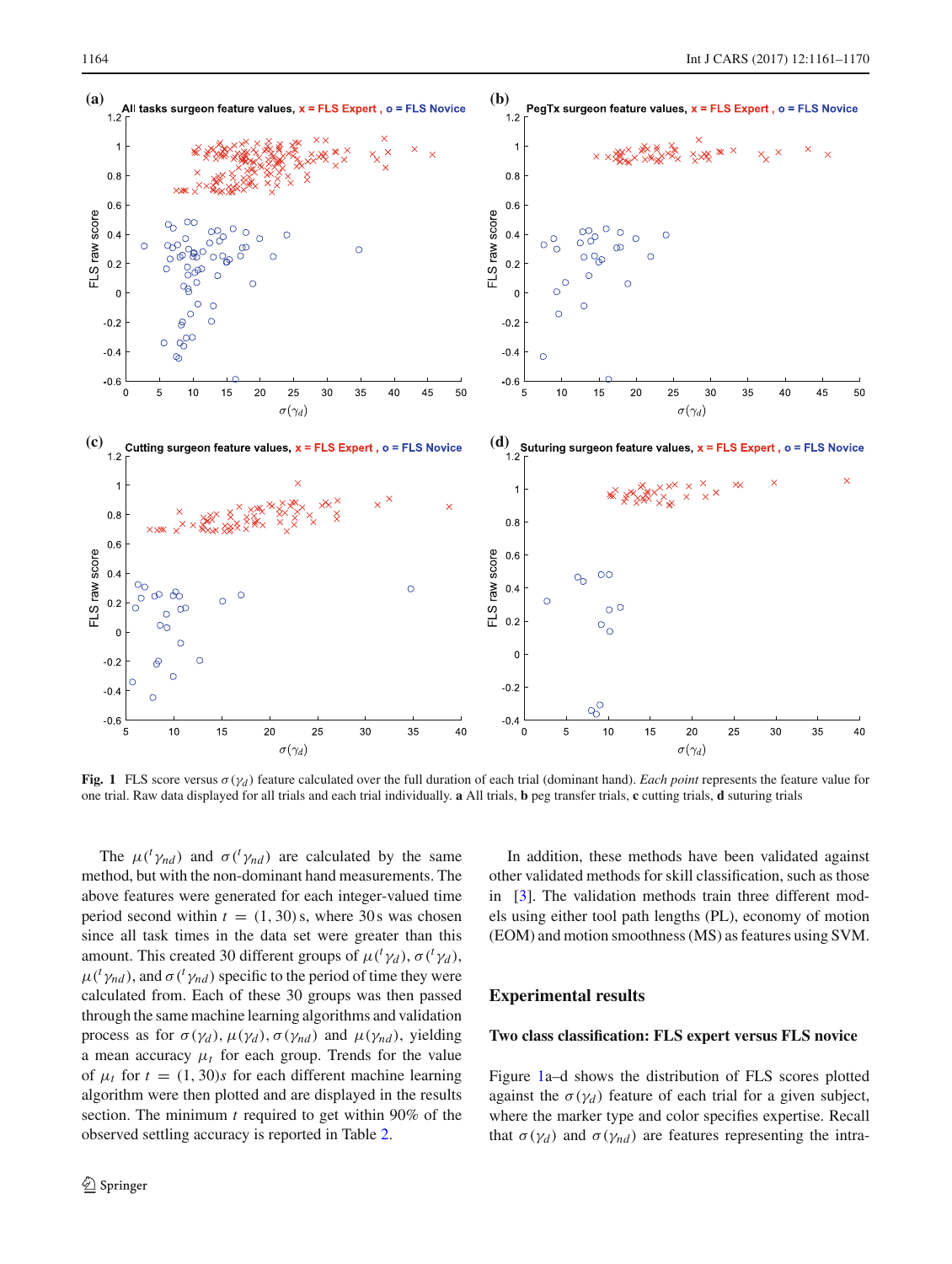<span id="page-4-0"></span>**Table 1** Median and standard deviation of the  $\sigma(\gamma_d)$  and  $\sigma(\gamma_n d)$  over all subjects

|                 | $\sigma(\gamma_d)$<br>med (SD) | $\sigma(\gamma_{nd})$<br>med (SD) |
|-----------------|--------------------------------|-----------------------------------|
| PegTx           |                                |                                   |
| <b>Nov</b>      | 13.91 (4.22)                   | 11.52 (5.83)                      |
| Exp             | 22.86 (7.03)                   | 20.98 (8.71)                      |
| Cutting         |                                |                                   |
| <b>Nov</b>      | 9.24(5.83)                     | 9.72(3.88)                        |
| Exp             | 18.37 (5.97)                   | 18.83 (10.61)                     |
| <i>Suturing</i> |                                |                                   |
| <b>Nov</b>      | 9.09(2.31)                     | 9.45(2.76)                        |
| Exp             | 14.85 (5.83)                   | 17.66 (7.90)                      |
| All tasks       |                                |                                   |
| <b>Nov</b>      | 10.19(5.14)                    | 9.93(4.23)                        |
| Exp             | 18.80 (7.04)                   | 19.45 (9.57)                      |

<span id="page-4-1"></span>**Fig. 2** Example of  $\sigma(\gamma_d)$ activity over the first 20 s of each trial

subject standard deviations (the subject's standard deviation for motion during a given trial). Table [1](#page-4-0) details the median and range of the  $\sigma(\gamma_d)$  and  $\sigma(\gamma_{nd})$  features for each subject. It is observable from here that the inter-subject medians for novices are much lower and have much smaller inter-subject standard deviation.

Figure [2a](#page-4-1)–c shows six example plots of the  $\gamma_D$  parameter calculated for each time step in the first 20 s of a trial.

Figure [3](#page-5-0) shows the statistics reporting the mean accuracy of each model trained to classify between FLS novice and FLS expert trials. Five different types of models were generated and tested at each round. The left four box plots represent the model prediction accuracy based on training using a single feature. The rightmost column used all four features to train the model. The mean accuracy of each model trained in each k-cross-validation and each N-iteration was recorded

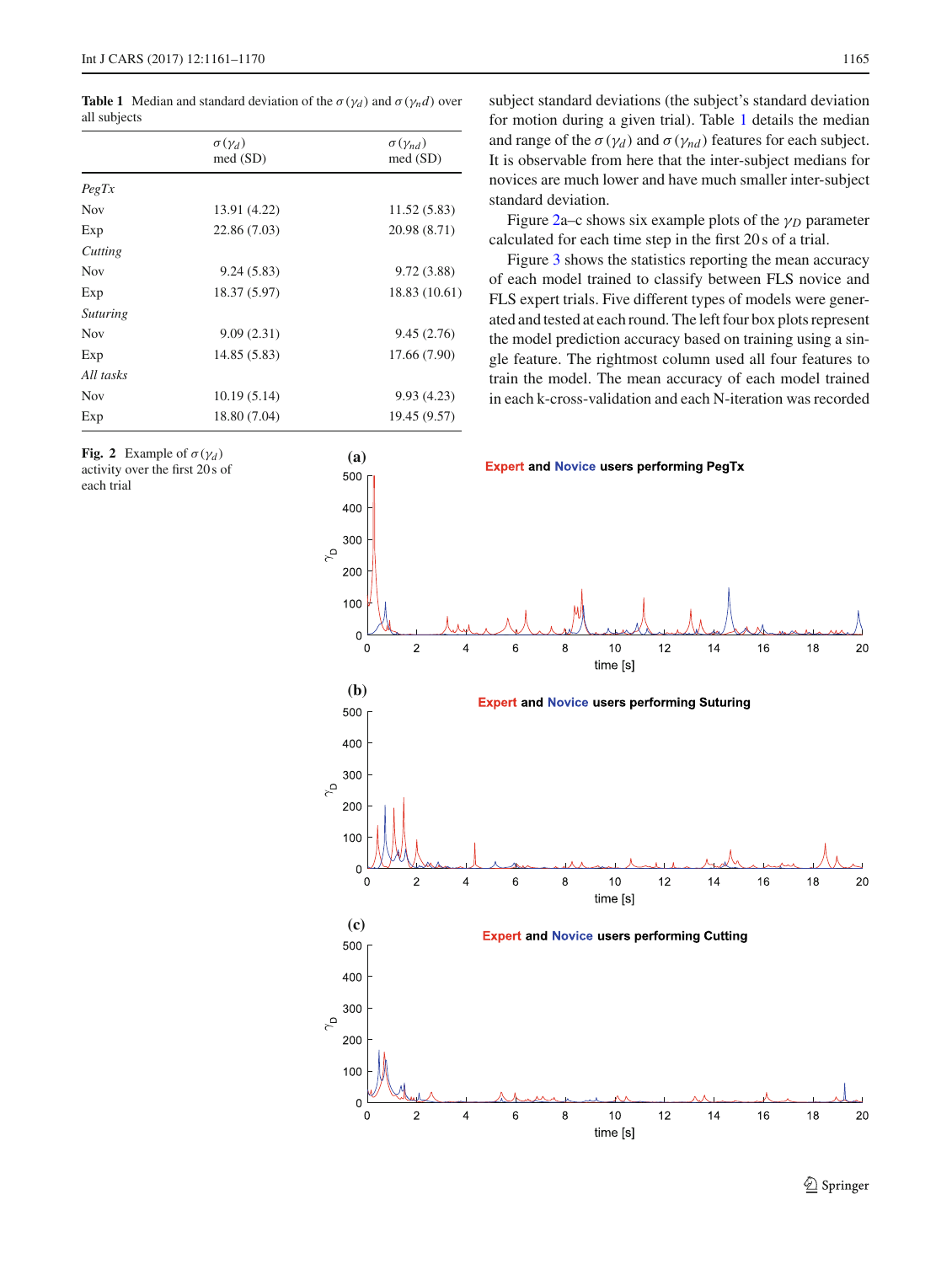

<span id="page-5-0"></span>**Fig. 3** K-fold leave-trial-out SVM classification task-blind training and task-blind testing, comparing strength of each feature. **a** 2-class classification, **b** 3-class classification



<span id="page-5-1"></span>**Fig. 4** LOUO classification task-blind training and task-blind testing using  $\mu({}^t\gamma_d)$ ,  $\sigma({}^t\gamma_d)$ ,  $\mu({}^t\gamma_{nd})$ , and  $\sigma({}^t\gamma_{nd})$  features combined to train each model, comparing strength of machinery. **a** 2-class classification, **b** 3-class classification

and used to generate the box plots. Thus, the statistics displayed are values calculated over the *kN* models generated in the cross-validations. These models were trained task-blind, meaning all trials regardless of task type were used to train the model. They were also tested task-blind, meaning the results reported here are the accuracy over all trials regardless of task.

For all provided box plots, the 25th and 75th percentiles are the lower and upper box boundaries while the median is the central line. The whiskers extend to the most extreme nonoutlier points, and the + are considered outliers. The models trained using single features from each hand have agreement not far from the model trained on all features, which shows a median agreement with desired skill class of 85%.

Figure [4a](#page-5-1) shows the box plots representing model prediction accuracy using LOUO. These models are trained using all four features and the labeled machinery type. This figure shows a median model prediction accuracy of between 80%

and 100% depending on model type. Note that LOUO tests the accuracy of each user individually, i.e., each user has performed *n* trials and a prediction accuracy is assessed for each individual user based on the percentage of those *n* trials that were correctly classified. The LOUO box plot displays the crowd tendencies of the percent accuracies of each user.

# **Three class classification: FLS expert, FLS intermediate, FLS novice**

Figure [3b](#page-5-0) uses the same k-fold method as Fig. [3a](#page-5-0); however, it predicts over all three classes (novice, intermediate, expert) rather than just between novice and expert. It shows a median agreement with desired skill class of 62% when trained using all features. Figure [4b](#page-5-1) uses the same LOUO method as Fig. [4a](#page-5-1), and it also predicts over all three classes. It shows a median agreement of 50%.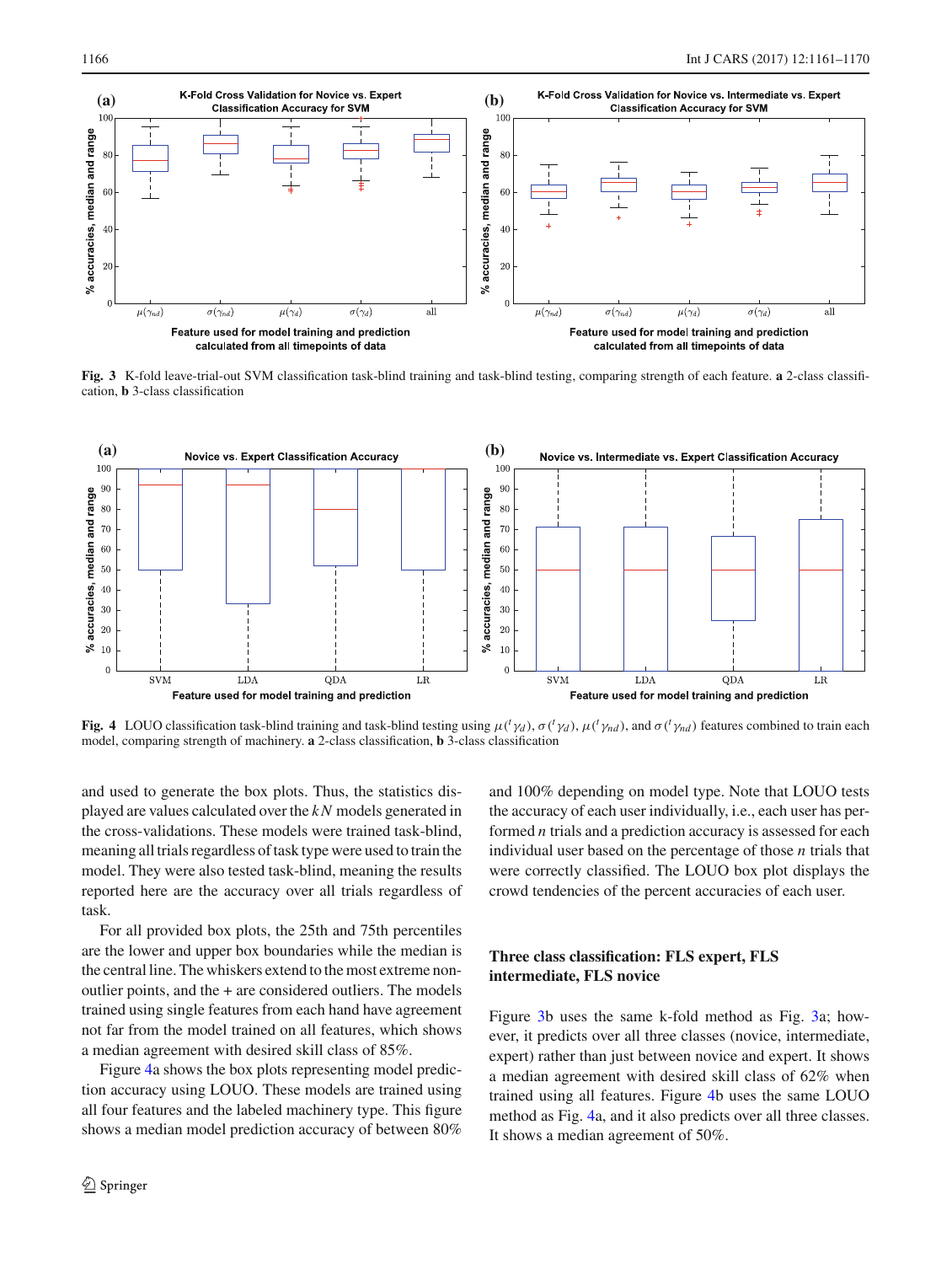

<span id="page-6-1"></span>Fig. 5 Error rate per number of seconds used to calculate  $\mu({}^t\gamma_d)$ ,  $\sigma({}^t\gamma_d)$ ,  $\mu({}^t\gamma_{nd})$ , and  $\sigma({}^t\gamma_{nd})$ . a 2-class classification, **b** 3-class classification



<span id="page-6-2"></span>**Fig. 6** LOUO validation for a 2-class classification using SVM for task-blind training and task-blind testing, comparing strength of each feature set. **a** Features calculated at end of task time, **b** features calculated at 30 s point in task time

<span id="page-6-0"></span>

| <b>Table 2</b> 2-class classification<br>accuracy results per algorithm<br>and per task |            | Task-specific accuracy $(\mu)$ over all kN model<br>accuracies in cross-validation, mean(SD) |                       |                        | Task-blind mean accuracy over all $kN$<br>model accuracies in cross-validation |                                        |
|-----------------------------------------------------------------------------------------|------------|----------------------------------------------------------------------------------------------|-----------------------|------------------------|--------------------------------------------------------------------------------|----------------------------------------|
|                                                                                         |            | PegTx $\mu(\sigma)$                                                                          | Cutting $\mu(\sigma)$ | Suturing $\mu(\sigma)$ | Best % accuracy<br>mean/median                                                 | Min time to $90\%$<br>of best accuracy |
|                                                                                         | LDA        | 80.1 (0.13)                                                                                  | 86.1 (0.11)           | 83.0 (0.2)             | 83.7/85.7                                                                      | 2s                                     |
|                                                                                         | <b>ODA</b> | 87.6 (0.12)                                                                                  | 86.9(0.11)            | 66.0(0.24)             | 82.5/82.6                                                                      | 4s                                     |
|                                                                                         | <b>SVM</b> | 85.2 (0.12)                                                                                  | 90.2(0.10)            | 82.6 (0.20)            | 87.2/88.7                                                                      | 8 s                                    |
|                                                                                         | LR         | 84.6 (0.12)                                                                                  | 90.2(0.10)            | 81.5(0.21)             | 86.6/86.4                                                                      | 7s                                     |

Models generated for this figure were trained task-blind, results at left reports how well the model classifies each task

#### **Minimum time to classification**

Figure [5a](#page-6-1) is generated from SVM, QDA, LR and LDA models trained using all four features and shows the overall model error rate of as *t* is increased from 0 to 30s, which increases the number of data points in a trial used to calculate  $\mu({}^t\gamma_d)$ ,  $\sigma({}^t\gamma_d)$ ,  $\mu({}^t\gamma_{nd})$ , and  $\sigma({}^t\gamma_{nd})$ . Integer values of *t* from 1 to 30 were used. Figure [5b](#page-6-1) uses similar methods,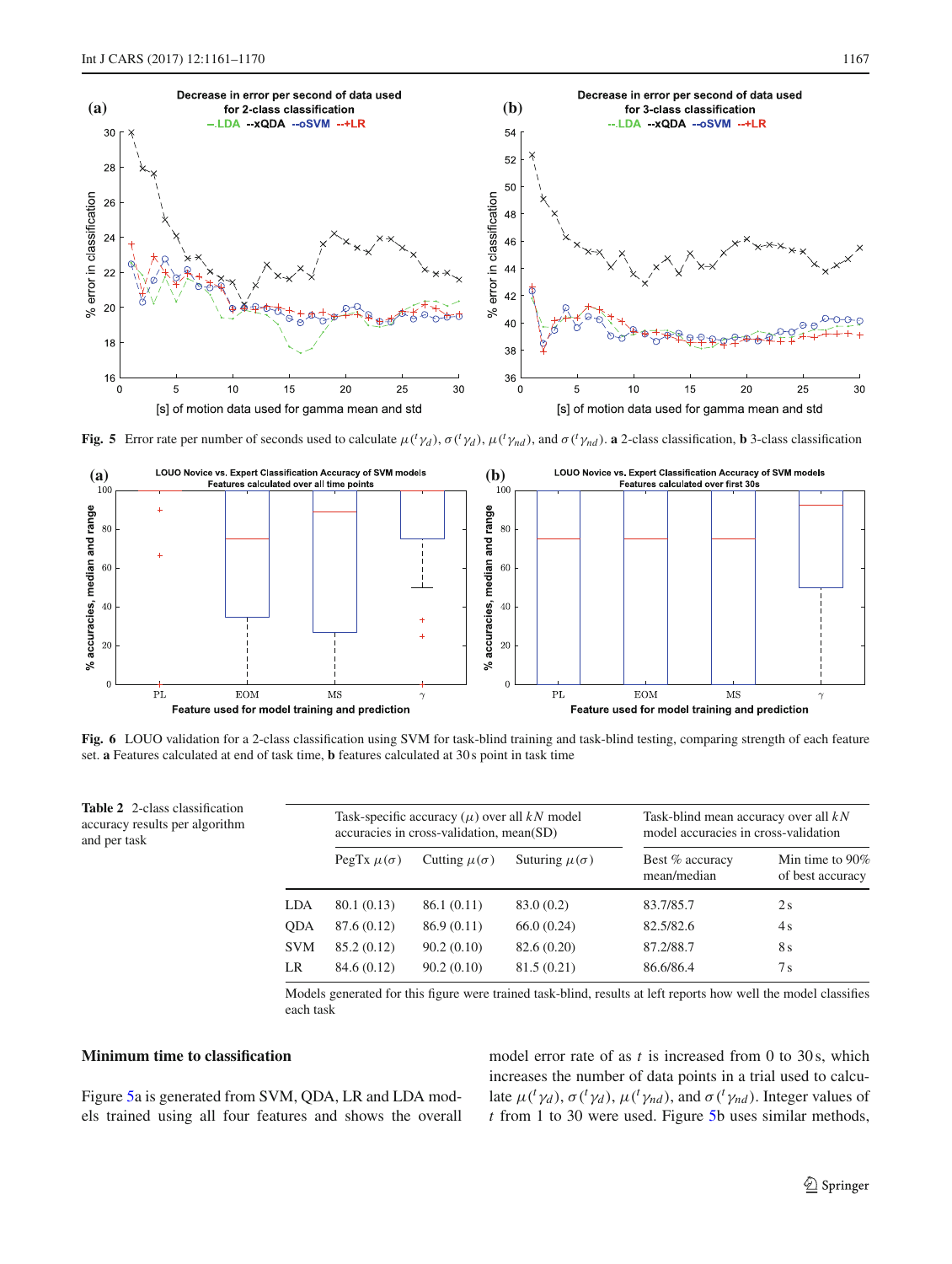<span id="page-7-0"></span>**Table 3** 3-class classification accuracy results per algorithm

|            | Task-specific accuracy $(\mu)$ over all kN model<br>accuracies in cross-validation, mean(SD) |                       |                        | Task-blind mean accuracy over all $kN$<br>model accuracies in cross-validation |                                     |  |
|------------|----------------------------------------------------------------------------------------------|-----------------------|------------------------|--------------------------------------------------------------------------------|-------------------------------------|--|
|            | PegTx $\mu(\sigma)$                                                                          | Cutting $\mu(\sigma)$ | Suturing $\mu(\sigma)$ | Best % accuracy<br>mean/median                                                 | Min time to 90% of<br>best accuracy |  |
| LDA        | 57.3 (0.13)                                                                                  | 63.0(0.14)            | 66.0(0.16)             | 61.6/61.7                                                                      | 2s                                  |  |
| ODA        | 66.6 (0.12)                                                                                  | 59.2 (0.14)           | 44.3 (0.16)            | 58.9/58.6                                                                      | 4s                                  |  |
| <b>SVM</b> | 62.2(0.13)                                                                                   | 67.0(0.13)            | 65.5(0.14)             | 65.1/65.5                                                                      | 3s                                  |  |
| LR         | 60.8(0.12)                                                                                   | 68.3(0.13)            | 65.7(0.15)             | 65.1/64.3                                                                      | 3s                                  |  |
|            |                                                                                              |                       |                        |                                                                                |                                     |  |

but is classifying between novice, intermediate and expert surgeons.

#### **Validation with similar methods**

Figure [6a](#page-6-2) and b compares the performance for 2-class classification of the  $\gamma$  parameters against previously validated aggregate task metrics as described in [\[3\]](#page-8-10). PL*d* and PL*nd* are the path length variables calculated for the dominant and non-dominant hand. The PL boxes represent the accuracy of an SVM trained using PL*d* and PL*nd* together as features, with accuracy measured using k-fold for *N* iterations. The same applies for EOM and MS boxes. The  $\gamma$  box represents the accuracy of an SVM trained using  $\mu(\gamma_d)$ ,  $\sigma(\gamma_d)$ ,  $\mu(\gamma_{nd})$ , and  $\sigma(\gamma_{nd})$ .

# **Conclusion**

The results give support to our three initial hypotheses. The first hypothesis is supported by Fig. [1a](#page-3-0)–d and Table [1.](#page-4-0) The feature  $\sigma(\gamma_d)$  is taken to represent the intra-subject variability in the  $\gamma_d$  parameter for a hand. A low intra-subject  $\gamma_d$ (i.e., a small  $\sigma(\gamma_d)$ ) may imply a given subject is nearly following the motion law outlined in [\[9\]](#page-8-8), where the tool tip is assumed to maintain a constant  $\gamma_d$ . Broadening the scope to how these skill levels behave at the group level, from Table [1](#page-4-0) it is observable that novice subjects have intersubject median and standard deviation values for  $\sigma(\gamma_d)$  and  $\sigma(\gamma_{nd})$  that are comparatively lower than experts. This supports the first hypothesis. A comparatively low inter-subject standard deviation for the  $\sigma(\gamma_d)$  feature for the novices may imply a behavioral pattern between subjects. Meanwhile, a comparatively low inter-subject median for the  $\sigma(\gamma_d)$  feature for the novices may imply that, as a group, novices stay closer to the "natural" motion law. This could suggest that experienced surgeons mature out of this adherence to the motion pattern with practice for laparoscopic tools.

Second, the scalar parameters  $\sigma(\gamma_d)$ ,  $\mu(\gamma_d)$ ,  $\sigma(\gamma_n d)$ , and  $\mu(\gamma_n d)$  were able to train LDA, QDA, SVM and LR models to predict the class of partitioned data with mean cross-validation accuracy in the 85% region for binary classification and in the 60% region for ternary classification. Prediction accuracy using LOUO yielded median accuracy of up to 100% for binary classification and 50% median accuracy for ternary classification using logistic regression. It should be noted that there is a large variation in classification accuracy across the different users for the LOUO box plots. Chiefly, for a 2-class classification the 25th percentile is as low as 33% for certain users while a 3-class classification gets all the way to 0% for certain users. The outliers also reach 0% for 2-class classification. Further investigation will have to be made into this behavior. It is unclear at this point whether this exposes a limitation in the chosen features or whether our data still have insufficient N to capture human variability in surgery.

Third, Fig. [5a](#page-6-1), b and Tables [2](#page-6-0) and [3](#page-7-0) show that for all four tested algorithms, the time required to get within 90% of the best observed accuracy is less than the full task duration. Note there is some oscillation in several of the curves in Fig. [5a](#page-6-1). It is not obvious what this signifies, e.g., data may be truncated through incomplete maneuvers or  $\gamma$  may be only significant at sustained speeds to rise above the noise floor. Exploring this will require a dataset with motion segments continuously labeled by skill level.

In addition, this method was compared against previously validated methods. For the EDGE dataset, Fig. [6a](#page-6-2) and b shows that  $\gamma$  parameters outperform economy of motion and motion smoothness, but fall short of path length. When measured short of task completion (at 30 s), Fig. [6b](#page-6-2) shows that  $\gamma$  parameters outperform the validation features. This is expected, since the validation metrics are heavily influenced by task time, a characteristic  $\gamma$  features are free of.

Determining the FLS class in the first seconds of a task for this dry-lab simulation data is a significant outcome. This implies that a trainee and proctor can potentially take less time for FLS certification. Also, traditional humanrequired tasks in FLS penalty scoring that were resource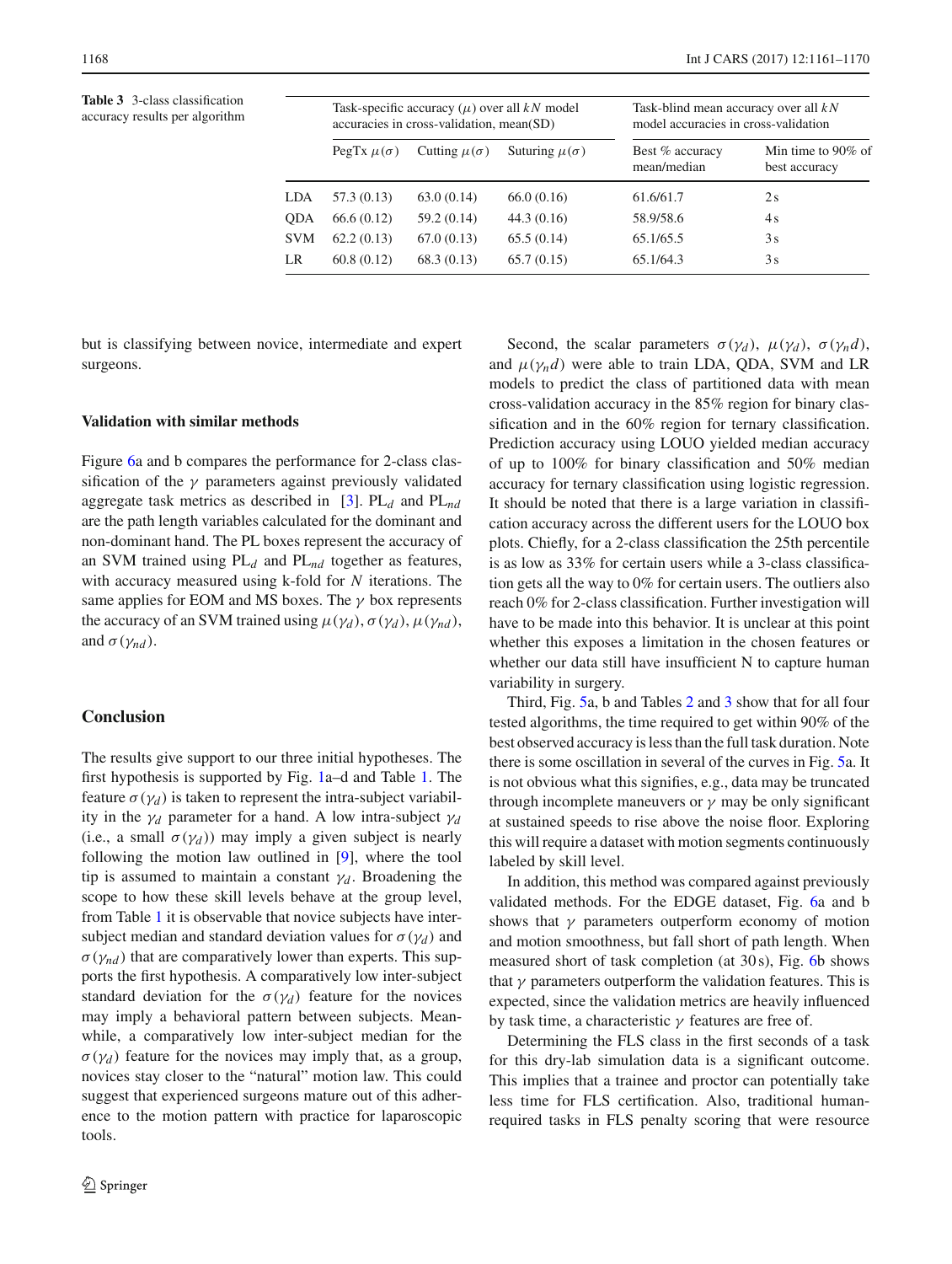intensive—such as counting object drops or measuring cut accuracies—may not always be required. The positive classification results that were done in task-blind settings also suggest that the isogony measure may be capturing some of the aspects of skill evident in human motion that may be obvious to expert reviewer but difficult to articulate aspects that may allow them to infer skill from only a few seconds of a video. Prior art has typically not investigated task-blind skill classification methods. Our results of median 85% accuracy for novice-expert classification within the first 30 s of a task rival or outperform existing, often more complex approaches. The fact that a task-blind model can be generated using  $\gamma$  with the demonstrated accuracy suggests that  $\gamma$  provides insight into some task invariant attributes of skill level. There were several limitations in this study that should be addressed in future work. This study used only dry-lab laparoscopic simulation tasks, which do not necessarily mimic real surgical maneuvers. This limits our results and conclusions to only this simulated manual laparoscopy context. The skill groups used here are defined based on FLS score only and are thresholded based on the subjects available in the dataset. Data defining skill based on the surgical panel and crowd-sourced skill determinations will be used in its place in the future. It was assumed that meaningful motion was occurring in the data used this study, and selecting only the first 30s of task execution was used as a surrogate for capturing meaningful motion. It is possible that some trials may include subjects keeping their tools immobile while planning their maneuvers at the start of the task, so this must be filtered out in future work. Additional datasets could also be generated by sub-sampling randomized time intervals from existing tests. This would also help investigate the question of whether the quicker diagnoses (within 2s) are due to the fact that expert surgeons get to work more quickly and confidently early in the task than novices.

We do not claim that our approach, as given, is immediately useful to surgical trainees. However, it is a necessary step toward achieving formative feedback. Namely, if a skill measuring feature only correlates with task time (e.g., FLS score is almost identical to task time [\[7\]](#page-8-7)), it would have little or no value for formative feedback (or even as a summary metric itself). We show that isogony provides some accuracy in measuring skill even within the first N seconds; this suggests that it has some utility over task time. However, this is a necessary but not sufficient step for formative feedback. For example, a mapping of isogony features to easy-to-understand continuous motion quality scores on, say, a percentage scale could be more useful.

We conclude that predicting final FLS score from roughly the first 10 s of a trial is potentially feasible and that isogony provides some useful task-blind skill-classification information above simple task-time or FLS score.

**Funding** This work was supported, in part, by the Once of the Assistant Secretary of Defense for Health Affairs under Award No. W81XWH-15-2-0030. Opinions, interpretations, conclusions, and recommendations are those of the author and are not necessarily endorsed by the Department of Defense.

#### **Compliance with ethical standards**

**Conflict of interest** The authors declare that they have no conflict of interest.

**Ethical standards** All procedures performed in studies involving human participants were in accordance with the ethical standards of the institutional and/or national research committee and with the 1964 Helsinki declaration and its later amendments or comparable ethical standards.

**Informed consent** Informed consent was obtained from all individual participants included in the EDGE study.

#### **References**

- <span id="page-8-2"></span>1. Ahmidi N, Poddar P, Jones JD, Vedula SS, Ishii L, Hager GD, Ishii M (2015) Automated objective surgical skill assessment in the operating room from unstructured tool motion in septoplasty. Int J Comput Assist Radiol Surg 10(6):981–991
- <span id="page-8-0"></span>2. Birkmeyer JD, Finks JF, O'Reilly A, Oerline M, Carlin AM, Nunn AR, Dimick J, Banerjee M, Birkmeyer NJ (2013) Surgical skill and complication rates after bariatric surgery. New Engl J Med 369(15):1434–1442
- <span id="page-8-10"></span>3. Chmarra M, Kolkman W, Jansen F, Grimbergen C, Dankelman J (2007) The influence of experience and camera holding on laparoscopic instrument movements measured with the trendo tracking system. Surg Endosc 21(11):2069–2075
- <span id="page-8-4"></span>4. Derossis AM, Fried GM, Abrahamowicz M, Sigman HH, Barkun JS, Meakins JL (1998) Development of a model for training and evaluation of laparoscopic skills. Am J Surg 175(6):482–487
- <span id="page-8-5"></span>5. Fried GM (2008) FLS assessment of competency using simulated laparoscopic tasks. J Gastrointest Surg 12(2):210–212. doi[:10.](http://dx.doi.org/10.1007/s11605-007-0355-0) [1007/s11605-007-0355-0](http://dx.doi.org/10.1007/s11605-007-0355-0)
- <span id="page-8-9"></span>6. Kowalewski TM (2012) Real-time quantitative assessment of surgical skill. PhD thesis, University of Washington
- <span id="page-8-7"></span>7. Kowalewski TM, White LW, Lendvay TS, Jiang IS, Sweet R, Wright A, Hannaford B, Sinanan MN (2014) Beyond task time: automated measurement augments fundamentals of laparoscopic skills methodology. J Surg Res 192(2):329–338
- <span id="page-8-3"></span>8. Kowalewski TM, Comstock B, Sweet R, Schaffhausen C, Menhadji A, Averch T, Box G, Brand T, Ferrandino M, Kaouk J, Knudsen B, Landman J, Lee B, Schwartz BF, McDougall E, Lendvay TS (2016) Crowd-sourced assessment of technical skills for validation of basic laparoscopic urologic skills tasks. J Urol 195(6):1859–1865
- <span id="page-8-8"></span>9. Lacquaniti F, Terzuolo C, Viviani P (1983) The law relating the kinematic and figural aspects of drawing movements. Acta Psychol 54(1–3):115–130
- <span id="page-8-1"></span>10. Lin HC, Shafran I, Yuh D, Hager GD (2006) Towards automatic skill evaluation: detection and segmentation of robot-assisted surgical motions. Comput Aided Surg 11(5):220–230
- <span id="page-8-6"></span>11. Peters JH, Fried GM, Swanstrom LL, Soper NJ, Sillin LF, Schirmer B, Hoffman K (2004) Development and Validation of a com-